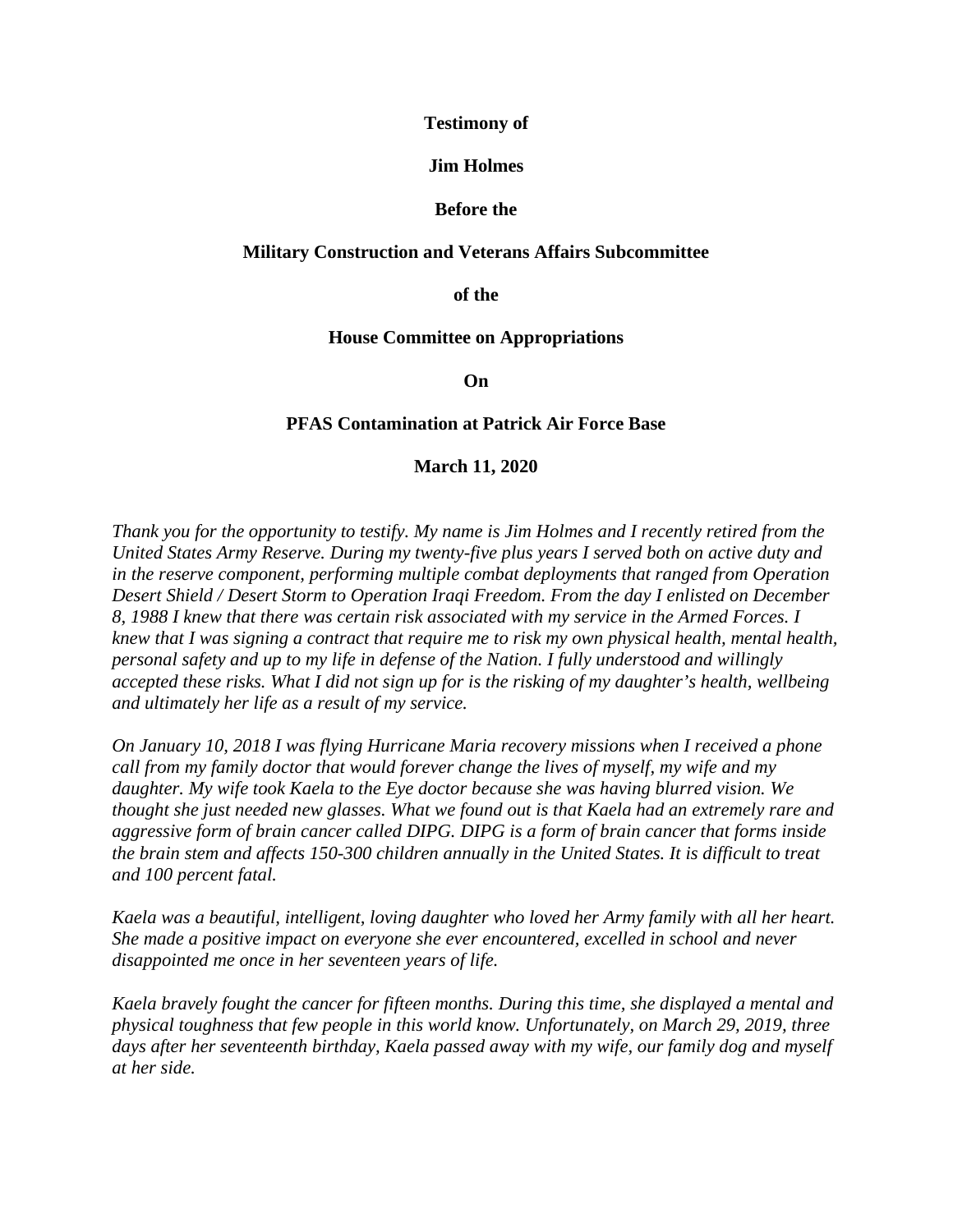*What hurt almost as bad as Kaela's passing was finding out a few months after her death that her cancer was possibly caused by a water contamination at Patrick Air Force Base, Florida. We had lived on South Housing at Patrick from 2004-2005 and at Central Housing from 2008- 2013. Kaela also attended Sea Park Elementary for five years, went to the Patrick Air Force Base after school program and Satellite High School all of which are in Satellite Beach, FL just south of the Base.* 

*Not once in the sixteen years we've lived in the Patrick Air Force Base/Satellite Beach, FL area were we ever made aware that the ground water was severely contaminated with a hazardous substance called PFAS. The Air Force and 45th Space Wing never publicly disclosed to those of us living on and around Patrick that their own water samples had shown that they were 57,000 times above the EPA's safe drinking water level of 70 parts per trillion. The failure to disclose such critical information show a complete lack of care for the health and safety of the service members, dependents and civilians that live on and around Patrick Air Force Base.*

*The PFAS contamination at Patrick has been attributed to the reckless deployment of Aqueous Film-Forming Foam Concentrates (AFFF) during training exercises over the past forty years. The Department of Defense created and patented AFFF in the late 1960's and knew by the early 1970's that it was toxic to fish and by the 1980's it was also shown to be toxic to animals. By the 2000's PFAS was found to be building up in our blood. During this time the residents of Satellite Beach, Fl have experienced a much higher rate of brain and breast cancers than the general population. Even as residents were raising alarms over the high rate of cancer in the local area the Air Force stood quiet.* 

*Fortunately, Congress stepped in recently and banned the use of AFFF during training exercises. This is a commonsense action that should have been taken by the Department of Defense decades ago. The fact that congress had to make the DOD discontinue using AFFF in training exercises once again shows the DOD's complete lack of concern for the health of the general public.*

*The next step in this PFAS journey is to make the water safe for the service members, dependents and civilian population that resides around Patrick Air Force Base. The Air Force will lead you to believe that all is well because they use City of Melbourne water. What they don't tell you is that the infrastructure at Patrick Air Force Base and Satellite Beach is extremely old. Broken water mains happen regularly on the base and Beach side communities. Each time a drop in water pressure occurs the pipes are flooded with this toxic mess. The Air Force and the City of Melbourne currently do not test the water after pressure drops to ensure that PFAS levels are below the EPA's 70 parts per trillion safe drinking level. This once again shows an extreme lack of concern for the health and care for all that reside around Patrick Air Force Base.*

*The people of Satellite Beach, FL need Congress to immediately ban all use of AFFF firefighting foams that contain PFAS and PFBS and force the United States Air Force to take responsibility for polluting our water with toxic chemicals over the years. Every home in Satellite Beach, Patrick Air Force Base and Cocoa Beach, FL should be equipped with a point of entry filtration system, provided through a pilot program funded by the federal government, to ensure that safe*